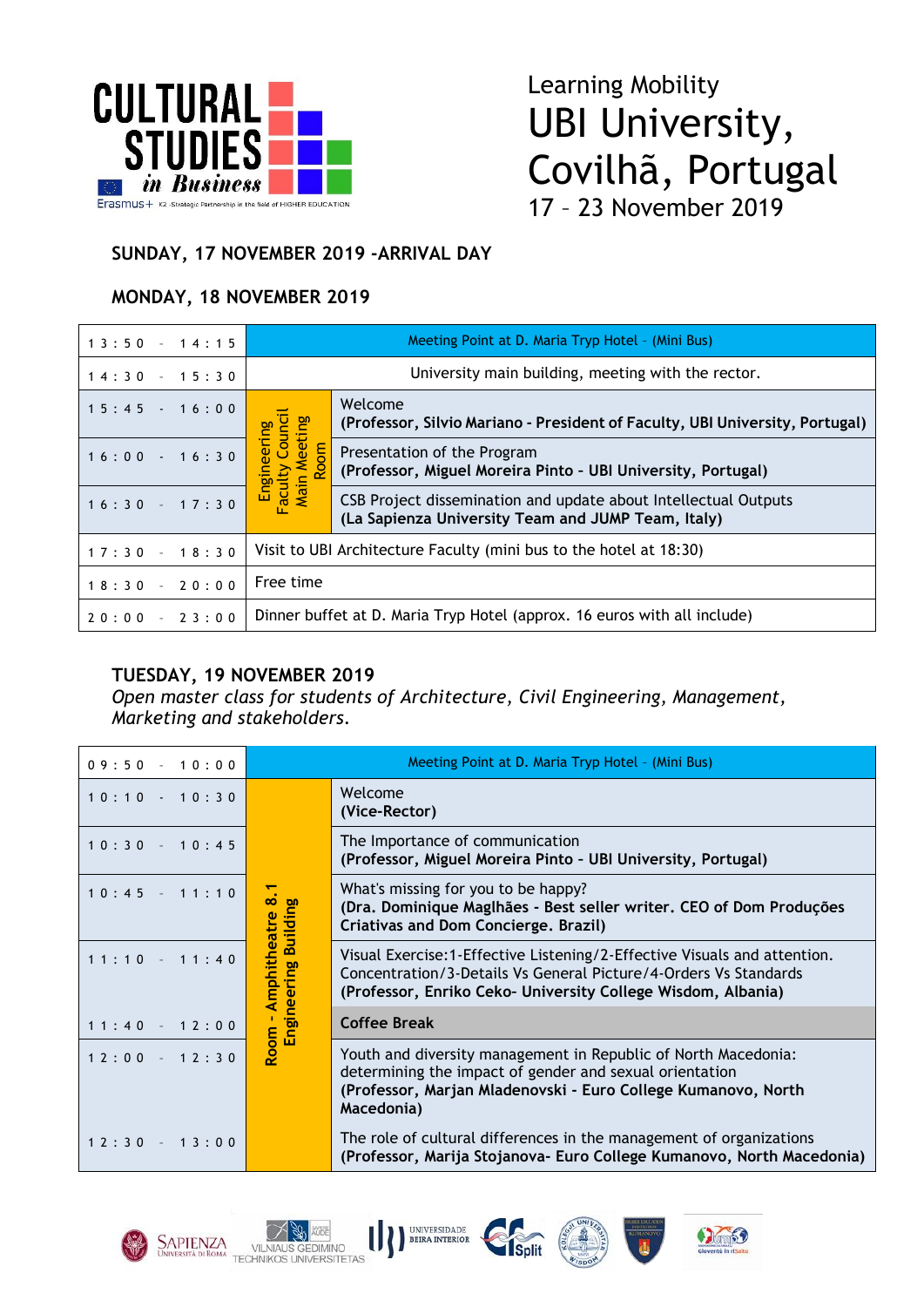| $13:00 - 13:15$ |                                                                                                                                                                                                                                                         | Cultural aspects of marketing<br>(Professor, Antonija Kvasina - University of Split, Faculty of Economics,<br><b>Business and Tourism, Croatia)</b>                                                                                                                                                                                                                                                                                                                                           |
|-----------------|---------------------------------------------------------------------------------------------------------------------------------------------------------------------------------------------------------------------------------------------------------|-----------------------------------------------------------------------------------------------------------------------------------------------------------------------------------------------------------------------------------------------------------------------------------------------------------------------------------------------------------------------------------------------------------------------------------------------------------------------------------------------|
| $13:15 - 13:25$ |                                                                                                                                                                                                                                                         | Conclusion<br>(Dr. Pedro Serrão-UBI University, Portugal)                                                                                                                                                                                                                                                                                                                                                                                                                                     |
| $13:30 - 14:15$ |                                                                                                                                                                                                                                                         | Lunch at (DECA room) Faculty Cantina                                                                                                                                                                                                                                                                                                                                                                                                                                                          |
| $14:20 - 14:30$ | Meeting Point at Faculty main door (Mini Bus)                                                                                                                                                                                                           |                                                                                                                                                                                                                                                                                                                                                                                                                                                                                               |
| $14:45 - 15:00$ | Mini bus or car to Vila do Carvalho (It's a small Heritage Villa at 5 km from Covilhã).<br>Photos section and photo exposition about Heritage Business from Multiplier Event<br>(with Photographers from Lithuania, Poland, Spain, Brazil and Portugal) |                                                                                                                                                                                                                                                                                                                                                                                                                                                                                               |
| $15:00 - 16:00$ | Vila do Carvalho<br><b>Meeting Room</b>                                                                                                                                                                                                                 | Multiplier Event - "The future of Europe and the CSB Curricula in the<br><b>Bologna Process"</b><br>Presentation and Dissemination of the Project and Outputs. Round Table.<br>Stakeholders:<br>-Students: Jorge Holguera (UBI)<br>-Teacher: Professor Inês Campos (UBI) and Professor Andreia Garcia (UBI)<br>-Professionals: Gustavo Gutiérrez (President of and ONG, Museo indígena<br>contemporáneo)<br>-Ricardo Silva (School Director)<br>-Bruno Silva (Tourism Business Sector, Porto) |
| $16:00 - 17:30$ |                                                                                                                                                                                                                                                         | Round table with local authority about tourism and businesses<br>management. Ideas and concepts.<br>Project partners expression of ideas and feedbacks time<br>Local authorities presentation of the tourism project "Mysteria"<br>Presence of stakeholders representing the community of Covilhã                                                                                                                                                                                             |
| $17:30 - 19:00$ |                                                                                                                                                                                                                                                         | Visit Mysteria "Terror House" and Visit to "Angel House".                                                                                                                                                                                                                                                                                                                                                                                                                                     |
| $19:00 - 00:00$ |                                                                                                                                                                                                                                                         | Special Heritage Dinner (partners guests of UBI).                                                                                                                                                                                                                                                                                                                                                                                                                                             |
| $00:00 - 15:00$ |                                                                                                                                                                                                                                                         | Mini Bus to the Hotel. Meeting Point at Vila Carvalho "Junta de Freguesia" main door.                                                                                                                                                                                                                                                                                                                                                                                                         |

#### **WEDNESDAY, 20 NOVEMBER 2019**

*Open master class for students of Architecture, Civil Engineering, Management, Marketing and stakeholders.*

| $09:50 - 10:00$ |                                             | Meeting Point at D. Maria Tryp Hotel - (Mini Bus)                                                                                                                     |
|-----------------|---------------------------------------------|-----------------------------------------------------------------------------------------------------------------------------------------------------------------------|
| $10:10 - 10:40$ | $\infty$<br><b>Building</b><br>Amphitheatre | Psychogeography and cultural studies<br>(Professor, Ljubisha Petrushevski - Euro College Kumanovo, North<br>Macedonia)                                                |
| $10:40 - 11:10$ |                                             | Space and Place in Cultural Studies<br>(Professor, Jolanta Saldukaitytė - VGTU, Lithuania)                                                                            |
| $11:10 - 11:40$ |                                             | Alternative economic concepts<br>(Professor, Pasko Burnac - University of Split, Faculty of Economics,<br><b>Business and Tourism, Croatia)</b>                       |
| $11:40 - 11:55$ | ring<br>$\overline{\omega}$                 | <b>Coffee Break</b>                                                                                                                                                   |
| $11:55 - 12:25$ | Engine<br>Room -                            | Informal cities: how to reshape urban environment through collective<br>action<br>(Professor, Antonio Putini - La Sapienza University of Rome, Italy)                 |
| $12:25 - 12:55$ |                                             | Global vs. Heritage. Case Studies from fashion system, tourism, urban<br>activism<br>(Professor, Maria Cristina Marchetti - La Sapienza University of Rome,<br>Italy) |







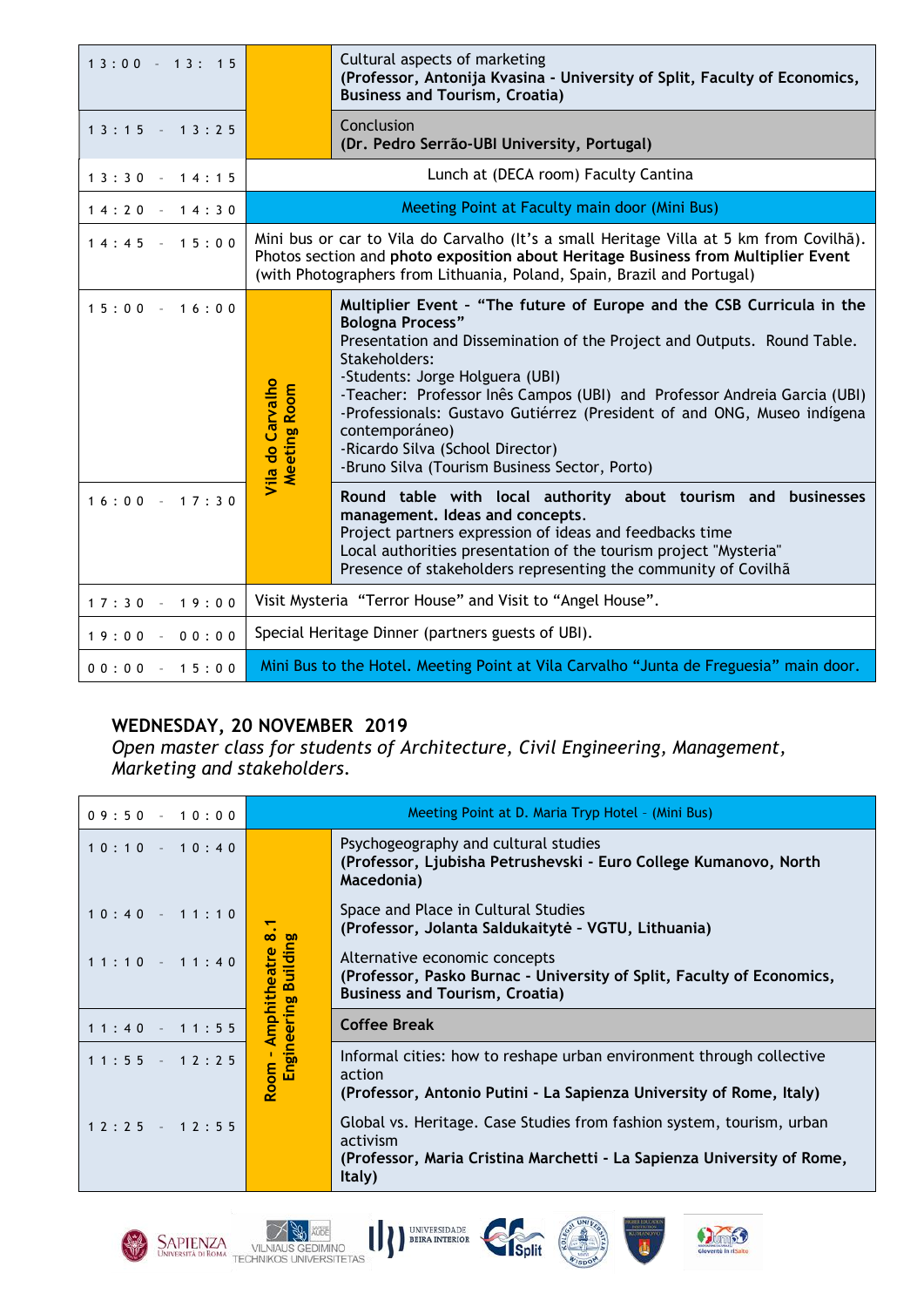| $12:55 - 13:25$ | A case study "eco-studio" about learning approach in sustainable<br>development<br>(Professor, Marina Valentukeviciene - VGTU, Lithuania)                                            |  |
|-----------------|--------------------------------------------------------------------------------------------------------------------------------------------------------------------------------------|--|
| $13:25 - 13:35$ | Conclusion<br>(Dr. Pedro Serrão - UBI University, Portugal)                                                                                                                          |  |
| $13:40 - 14:40$ | Lunch at (DECA room) Faculty Cantina                                                                                                                                                 |  |
| $14:45 - 14:50$ | Meeting Point at Faculty main door (Mini Bus)                                                                                                                                        |  |
| $15:00 - 16:00$ | Walking tour with local guide, Walls Art and Old Town                                                                                                                                |  |
| $16:00 - 17:00$ | Visit to the City Hall (Main Room from City Hall + Vice President + merchandising)                                                                                                   |  |
| $17:10 - 17:20$ | Meeting Point at City hall main door - (Mini Bus to Tryp Melia Hotel)                                                                                                                |  |
| $20:00 - 00:00$ | CSB GALA DINNER: Tryp Dona Maria Hotel, + Tuna Academica (is a group of students who<br>will sing traditional student songs), (price of the dinner aprox. 22 euros with all include) |  |

#### **Thursday, 21 NOVEMBER 2019**

*Open master class for students of Architecture, Civil Engineering, Management, Marketing and stakeholders.*

| $09:50 - 10:00$ |                                                                        | Meeting Point at D. Maria Tryp Hotel - (Mini Bus)                                                                                                                                                                                               |
|-----------------|------------------------------------------------------------------------|-------------------------------------------------------------------------------------------------------------------------------------------------------------------------------------------------------------------------------------------------|
| $10:10 - 10:40$ |                                                                        | Influence of Ethics Education on Management and Entrepreneurship<br>Students Attitude Toward Ethical Behavior: Case of Croatia<br>(Professor, Ivana Bilic - University of Split, Faculty of Economics,<br><b>Business and Tourism, Croatia)</b> |
| $10:40 - 11:10$ |                                                                        | The Cultural Behavior of the Public Towards Capital Markets in a Small<br>Economy<br>(Professor, Artan Gjergji - University College Wisdom, Albania)                                                                                            |
| $11:10 - 11:40$ | Room - Amphitheatre 8<br>Engineering Building                          | The consequences of the exploitation of natural resources: The Results of<br>the Economic Investigation<br>(Professor, Jacopo Bonchi - La Sapienza University of Rome, Italy)                                                                   |
| $11:40 - 11:55$ |                                                                        | <b>Coffee Break</b>                                                                                                                                                                                                                             |
| $11:55 - 12:25$ |                                                                        | Personality traits needed to lead a social business<br>(Professor, Brunilda Paskali - University College Wisdom, Albania)                                                                                                                       |
| $12:25 - 12:55$ |                                                                        | Leadership and culture of educational institutions<br>(Professor, Niksa Alfirevic - Croatia)                                                                                                                                                    |
| $12:55 - 13:25$ |                                                                        | Relevance of Ethics of Ancient Greek Cynicism to Contemporary Society<br>(Professor, Vytis Valatka - Lithuania)                                                                                                                                 |
| $13:25 - 13:35$ |                                                                        | <b>Conclusion / Certificates</b><br>(Dr. Pedro Serrão and Professor, Miguel Moreira Pinto - UBI University,<br>Portugal)                                                                                                                        |
| $13:40 - 14:40$ |                                                                        | Lunch at (DECA room) Faculty Cantina                                                                                                                                                                                                            |
| $14:45 - 14:50$ | Meeting Point at Faculty main door (Mini Bus)                          |                                                                                                                                                                                                                                                 |
| $15:00 - 19:00$ | Visit to Belmonte Castle/ Cheese Museum - /New and LAB                 |                                                                                                                                                                                                                                                 |
| $19:30 - 00:00$ | Dinner at Serra da Estrela Mountain (aprox. 15 euros) + Sunset         |                                                                                                                                                                                                                                                 |
| $00:00 - 00:10$ | Meeting Point at restaurant main door - (Mini Bus to Tryp Melia Hotel) |                                                                                                                                                                                                                                                 |